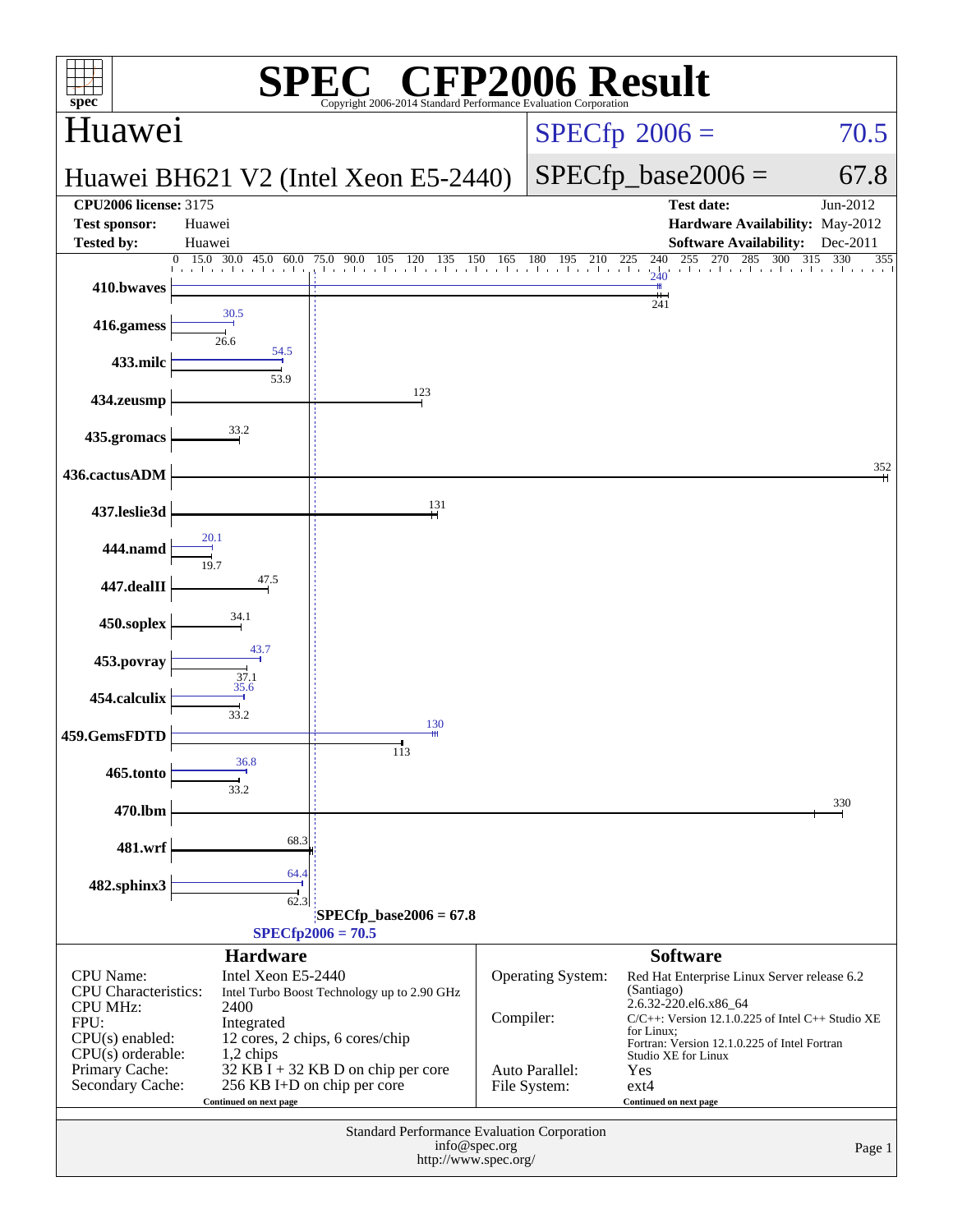

#### Huawei

### $SPECfp2006 = 70.5$  $SPECfp2006 = 70.5$

Huawei BH621 V2 (Intel Xeon E5-2440)

## $SPECfp\_base2006 = 67.8$

**[CPU2006 license:](http://www.spec.org/auto/cpu2006/Docs/result-fields.html#CPU2006license)** 3175 **[Test date:](http://www.spec.org/auto/cpu2006/Docs/result-fields.html#Testdate)** Jun-2012 **[Test sponsor:](http://www.spec.org/auto/cpu2006/Docs/result-fields.html#Testsponsor)** Huawei **[Hardware Availability:](http://www.spec.org/auto/cpu2006/Docs/result-fields.html#HardwareAvailability)** May-2012 **[Tested by:](http://www.spec.org/auto/cpu2006/Docs/result-fields.html#Testedby)** Huawei **[Software Availability:](http://www.spec.org/auto/cpu2006/Docs/result-fields.html#SoftwareAvailability)** Dec-2011 [L3 Cache:](http://www.spec.org/auto/cpu2006/Docs/result-fields.html#L3Cache) 15 MB I+D on chip per chip<br>Other Cache: None [Other Cache:](http://www.spec.org/auto/cpu2006/Docs/result-fields.html#OtherCache) [Memory:](http://www.spec.org/auto/cpu2006/Docs/result-fields.html#Memory) 96 GB (12 x 8 GB 1Rx4 PC3-10600R-9, ECC) [Disk Subsystem:](http://www.spec.org/auto/cpu2006/Docs/result-fields.html#DiskSubsystem) 1 x 300 GB SAS, 10K RPM [Other Hardware:](http://www.spec.org/auto/cpu2006/Docs/result-fields.html#OtherHardware) None [System State:](http://www.spec.org/auto/cpu2006/Docs/result-fields.html#SystemState) Run level 3 (multi-user)<br>Base Pointers: 64-bit [Base Pointers:](http://www.spec.org/auto/cpu2006/Docs/result-fields.html#BasePointers) 64-bit<br>Peak Pointers: 32/64-bit [Peak Pointers:](http://www.spec.org/auto/cpu2006/Docs/result-fields.html#PeakPointers) [Other Software:](http://www.spec.org/auto/cpu2006/Docs/result-fields.html#OtherSoftware) None

| <b>Results Table</b> |                                                                                                          |       |                |       |                |       |                |              |                |              |                |              |
|----------------------|----------------------------------------------------------------------------------------------------------|-------|----------------|-------|----------------|-------|----------------|--------------|----------------|--------------|----------------|--------------|
|                      | <b>Base</b>                                                                                              |       |                |       |                |       | <b>Peak</b>    |              |                |              |                |              |
| <b>Benchmark</b>     | <b>Seconds</b>                                                                                           | Ratio | <b>Seconds</b> | Ratio | <b>Seconds</b> | Ratio | <b>Seconds</b> | <b>Ratio</b> | <b>Seconds</b> | <b>Ratio</b> | <b>Seconds</b> | <b>Ratio</b> |
| 410.bwayes           | 55.6                                                                                                     | 244   | 56.4           | 241   | 56.8           | 239   | 56.4           | 241          | 56.6           | 240          | 56.8           | 239          |
| $416$ .gamess        | 736                                                                                                      | 26.6  | 738            | 26.5  | 736            | 26.6  | 643            | 30.5         | 643            | 30.4         | 643            | 30.5         |
| 433.milc             | 170                                                                                                      | 53.9  | 170            | 53.9  | 170            | 53.9  | 168            | 54.5         | 168            | 54.6         | 169            | 54.3         |
| 434.zeusmp           | 73.8                                                                                                     | 123   | 74.0           | 123   | 73.8           | 123   | 73.8           | 123          | 74.0           | 123          | 73.8           | <u>123</u>   |
| 435.gromacs          | 215                                                                                                      | 33.2  | 214            | 33.3  | 215            | 33.2  | 215            | 33.2         | 214            | 33.3         | 215            | 33.2         |
| 436.cactusADM        | 33.9                                                                                                     | 352   | 33.9           | 352   | 34.1           | 350   | 33.9           | 352          | 33.9           | 352          | 34.1           | 350          |
| 437.leslie3d         | 71.9                                                                                                     | 131   | 73.5           | 128   | 71.8           | 131   | 71.9           | 131          | 73.5           | 128          | 71.8           | 131          |
| 444.namd             | 407                                                                                                      | 19.7  | 407            | 19.7  | 407            | 19.7  | 400            | 20.1         | 400            | 20.1         | 400            | 20.1         |
| $447$ .dealII        | 241                                                                                                      | 47.5  | 241            | 47.4  | 240            | 47.6  | 241            | 47.5         | 241            | 47.4         | 240            | 47.6         |
| $450$ .soplex        | 245                                                                                                      | 34.1  | 244            | 34.2  | 245            | 34.0  | 245            | 34.1         | 244            | 34.2         | 245            | 34.0         |
| $453$ .povray        | 144                                                                                                      | 37.1  | 144            | 36.9  | 144            | 37.1  | 122            | 43.6         | 121            | 43.9         | <u>122</u>     | 43.7         |
| 454.calculix         | 248                                                                                                      | 33.3  | 249            | 33.2  | 248            | 33.2  | 231            | 35.7         | 232            | 35.6         | 233            | 35.4         |
| 459.GemsFDTD         | 93.7                                                                                                     | 113   | 93.3           | 114   | 93.9           | 113   | 82.8           | 128          | 81.8           | 130          | 81.2           | 131          |
| $465$ .tonto         | 297                                                                                                      | 33.2  | 300            | 32.8  | 297            | 33.2  | 267            | 36.8         | 268            | 36.7         | 267            | 36.9         |
| 470.1bm              | 41.6                                                                                                     | 330   | 41.6           | 330   | 43.4           | 316   | 41.6           | 330          | 41.6           | 330          | 43.4           | 316          |
| 481.wrf              | 165                                                                                                      | 67.6  | 164            | 68.3  | 161            | 69.2  | 165            | 67.6         | 164            | 68.3         | 161            | 69.2         |
| $482$ .sphinx $3$    | 313                                                                                                      | 62.3  | 313            | 62.2  | 313            | 62.4  | 302            | 64.6         | 304            | 64.0         | 303            | 64.4         |
|                      | Results appear in the order in which they were run. Bold underlined text indicates a median measurement. |       |                |       |                |       |                |              |                |              |                |              |

#### **[Operating System Notes](http://www.spec.org/auto/cpu2006/Docs/result-fields.html#OperatingSystemNotes)**

 Stack size set to unlimited using "ulimit -s unlimited" Transparent Huge Pages enabled with: echo always > /sys/kernel/mm/redhat\_transparent\_hugepage/enabled Select only test related files when installing the operating system

#### **[Platform Notes](http://www.spec.org/auto/cpu2006/Docs/result-fields.html#PlatformNotes)**

 BIOS configuration: Intel Hyper-Threading set to Disabled Set Power Efficiency Mode to Performance Sysinfo program /spec/config/sysinfo.rev6800 \$Rev: 6800 \$ \$Date:: 2011-10-11 #\$ 6f2ebdff5032aaa42e583f96b07f99d3 running on BH622-RH6.2 Tue Jun 19 04:33:14 2012

Continued on next page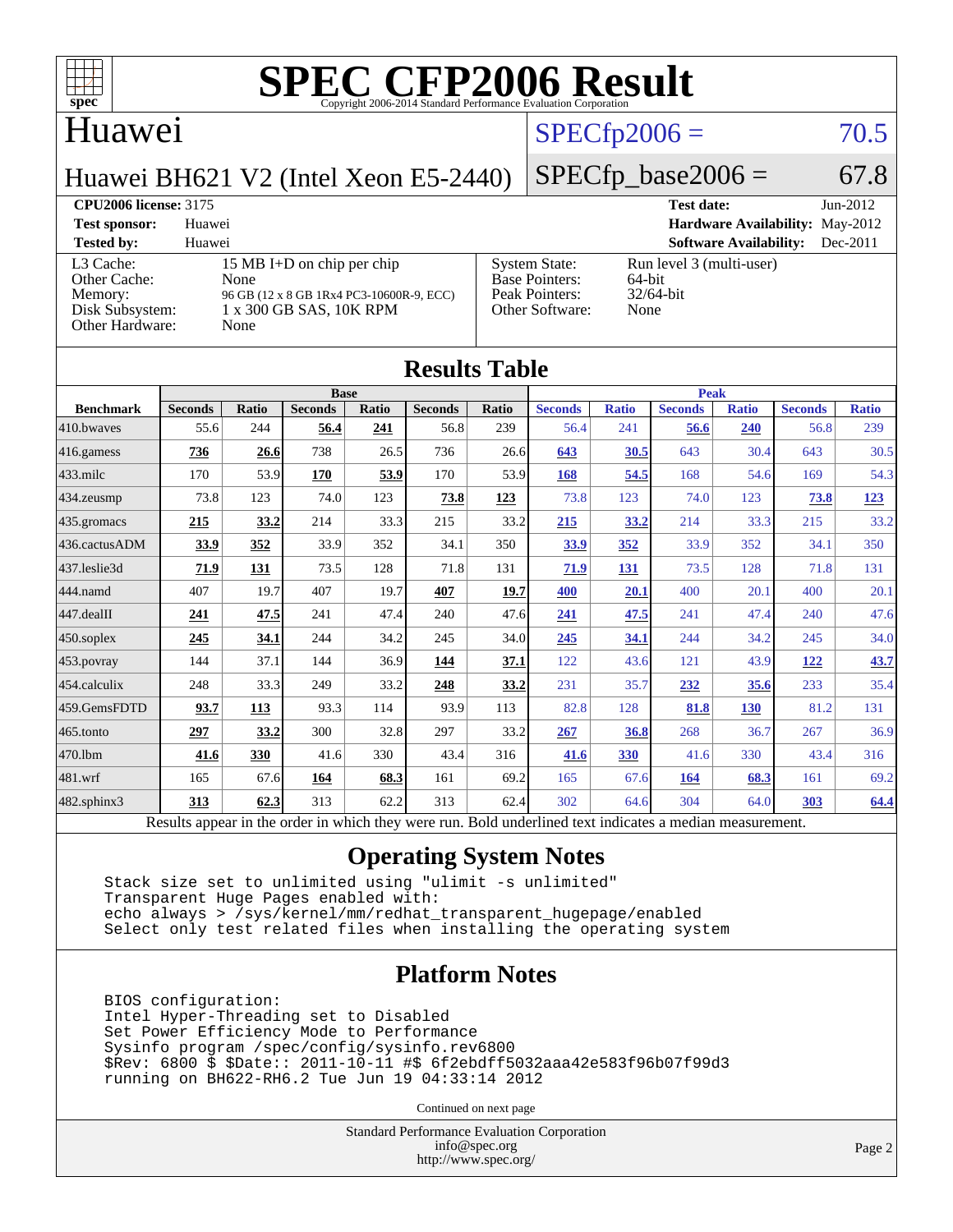

#### Huawei

 $SPECTp2006 = 70.5$ 

Huawei BH621 V2 (Intel Xeon E5-2440)

 $SPECTp\_base2006 = 67.8$ 

#### **[CPU2006 license:](http://www.spec.org/auto/cpu2006/Docs/result-fields.html#CPU2006license)** 3175 **[Test date:](http://www.spec.org/auto/cpu2006/Docs/result-fields.html#Testdate)** Jun-2012

**[Test sponsor:](http://www.spec.org/auto/cpu2006/Docs/result-fields.html#Testsponsor)** Huawei **[Hardware Availability:](http://www.spec.org/auto/cpu2006/Docs/result-fields.html#HardwareAvailability)** May-2012 **[Tested by:](http://www.spec.org/auto/cpu2006/Docs/result-fields.html#Testedby)** Huawei **[Software Availability:](http://www.spec.org/auto/cpu2006/Docs/result-fields.html#SoftwareAvailability)** Dec-2011

#### **[Platform Notes \(Continued\)](http://www.spec.org/auto/cpu2006/Docs/result-fields.html#PlatformNotes)**

 This section contains SUT (System Under Test) info as seen by some common utilities. To remove or add to this section, see: <http://www.spec.org/cpu2006/Docs/config.html#sysinfo> From /proc/cpuinfo model name : Intel(R) Xeon(R) CPU E5-2440 0 @ 2.40GHz 2 "physical id"s (chips) 12 "processors" cores, siblings (Caution: counting these is hw and system dependent. The following excerpts from /proc/cpuinfo might not be reliable. Use with caution.) cpu cores : 6<br>siblings : 6 siblings physical 0: cores 0 1 2 3 4 5 physical 1: cores 0 1 2 3 4 5 cache size : 15360 KB From /proc/meminfo MemTotal: 99043568 kB<br>HugePages Total: 0 HugePages\_Total: 0<br>Hugepagesize: 2048 kB Hugepagesize: From /etc/\*release\* /etc/\*version\* redhat-release: Red Hat Enterprise Linux Server release 6.2 (Santiago) system-release: Red Hat Enterprise Linux Server release 6.2 (Santiago) system-release-cpe: cpe:/o:redhat:enterprise\_linux:6server:ga:server uname -a: Linux BH622-RH6.2 2.6.32-220.el6.x86\_64 #1 SMP Wed Nov 9 08:03:13 EST 2011 x86\_64 x86\_64 x86\_64 GNU/Linux run-level 3 Jun 18 21:35 SPEC is set to: /spec<br>Filesystem Type Type Size Used Avail Use% Mounted on /dev/sda1 ext4 197G 23G 165G 13% / Additional information from dmidecode: Memory: 12x Samsu M393B 8 GB 1333 MHz 1 rank (End of data from sysinfo program) **[General Notes](http://www.spec.org/auto/cpu2006/Docs/result-fields.html#GeneralNotes)**

Environment variables set by runspec before the start of the run: KMP AFFINITY = "granularity=fine, compact,  $0,1$ " LD\_LIBRARY\_PATH = "/spec/libs/32:/spec/libs/64" OMP NUM THREADS = "12"

 Binaries compiled on a system with 2 x Xeon X5645 CPU + 16GB memory Continued on next page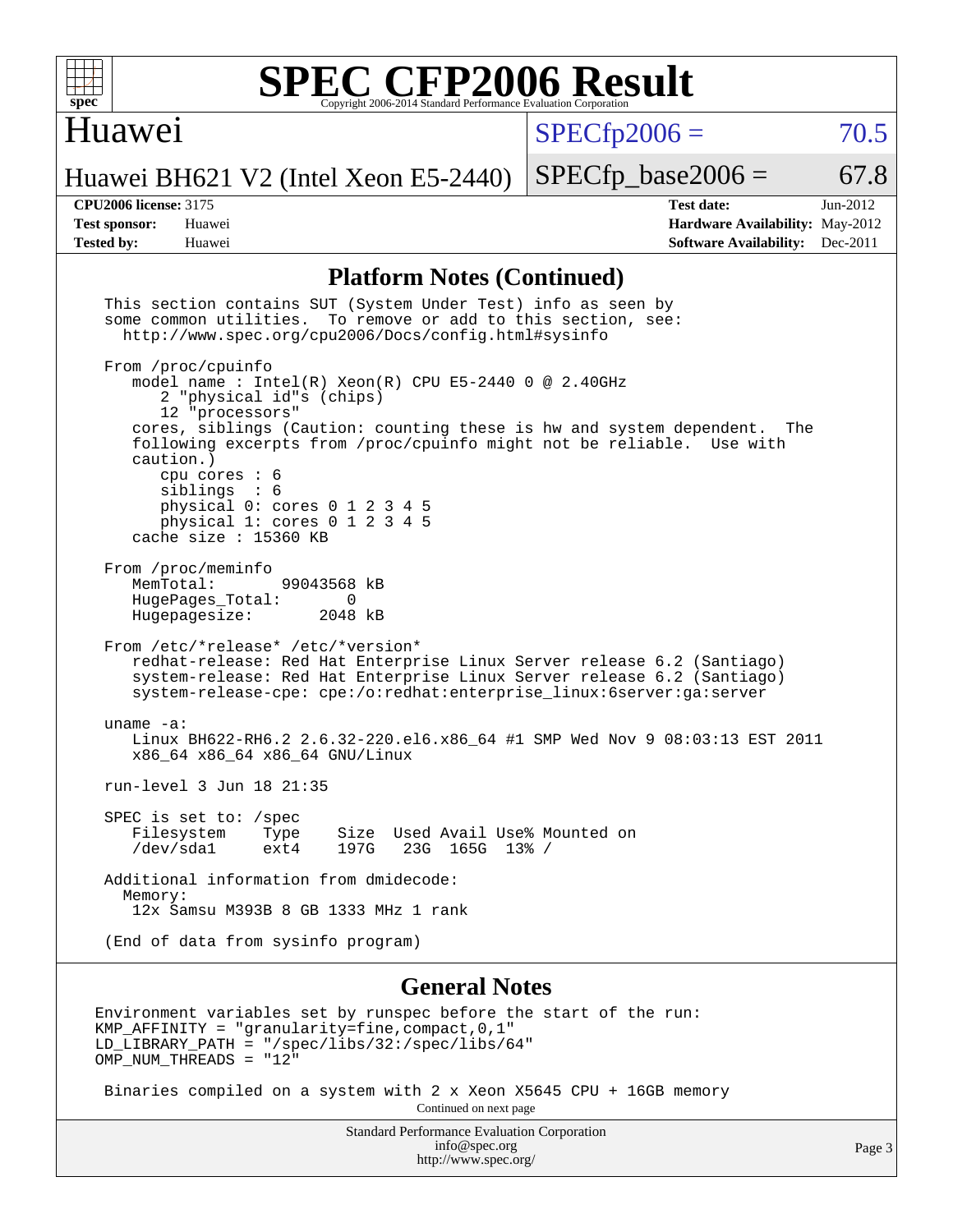

#### Huawei

 $SPECfp2006 = 70.5$  $SPECfp2006 = 70.5$ 

Huawei BH621 V2 (Intel Xeon E5-2440)

**[CPU2006 license:](http://www.spec.org/auto/cpu2006/Docs/result-fields.html#CPU2006license)** 3175 **[Test date:](http://www.spec.org/auto/cpu2006/Docs/result-fields.html#Testdate)** Jun-2012 **[Test sponsor:](http://www.spec.org/auto/cpu2006/Docs/result-fields.html#Testsponsor)** Huawei **[Hardware Availability:](http://www.spec.org/auto/cpu2006/Docs/result-fields.html#HardwareAvailability)** May-2012 **[Tested by:](http://www.spec.org/auto/cpu2006/Docs/result-fields.html#Testedby)** Huawei **[Software Availability:](http://www.spec.org/auto/cpu2006/Docs/result-fields.html#SoftwareAvailability)** Dec-2011

 $SPECTp\_base2006 = 67.8$ 

#### **[General Notes \(Continued\)](http://www.spec.org/auto/cpu2006/Docs/result-fields.html#GeneralNotes)**

using RHEL 6.1

### **[Base Compiler Invocation](http://www.spec.org/auto/cpu2006/Docs/result-fields.html#BaseCompilerInvocation)**

[C benchmarks](http://www.spec.org/auto/cpu2006/Docs/result-fields.html#Cbenchmarks):  $\text{icc}$   $-\text{m64}$ 

[C++ benchmarks:](http://www.spec.org/auto/cpu2006/Docs/result-fields.html#CXXbenchmarks) [icpc -m64](http://www.spec.org/cpu2006/results/res2012q3/cpu2006-20120629-23277.flags.html#user_CXXbase_intel_icpc_64bit_bedb90c1146cab66620883ef4f41a67e)

[Fortran benchmarks](http://www.spec.org/auto/cpu2006/Docs/result-fields.html#Fortranbenchmarks): [ifort -m64](http://www.spec.org/cpu2006/results/res2012q3/cpu2006-20120629-23277.flags.html#user_FCbase_intel_ifort_64bit_ee9d0fb25645d0210d97eb0527dcc06e)

[Benchmarks using both Fortran and C](http://www.spec.org/auto/cpu2006/Docs/result-fields.html#BenchmarksusingbothFortranandC): [icc -m64](http://www.spec.org/cpu2006/results/res2012q3/cpu2006-20120629-23277.flags.html#user_CC_FCbase_intel_icc_64bit_0b7121f5ab7cfabee23d88897260401c) [ifort -m64](http://www.spec.org/cpu2006/results/res2012q3/cpu2006-20120629-23277.flags.html#user_CC_FCbase_intel_ifort_64bit_ee9d0fb25645d0210d97eb0527dcc06e)

 $410.1$  behaves  $\overline{O}$ 

#### **[Base Portability Flags](http://www.spec.org/auto/cpu2006/Docs/result-fields.html#BasePortabilityFlags)**

| 410.0Waves: -DSPEC CPU LP64                |                                                                |
|--------------------------------------------|----------------------------------------------------------------|
| 416.gamess: -DSPEC_CPU_LP64                |                                                                |
| 433.milc: -DSPEC CPU LP64                  |                                                                |
| 434.zeusmp: -DSPEC_CPU_LP64                |                                                                |
| 435.gromacs: -DSPEC_CPU_LP64 -nofor_main   |                                                                |
| 436.cactusADM: -DSPEC CPU LP64 -nofor main |                                                                |
| 437.leslie3d: -DSPEC CPU LP64              |                                                                |
| 444.namd: -DSPEC CPU LP64                  |                                                                |
| 447.dealII: -DSPEC CPU LP64                |                                                                |
| 450.soplex: -DSPEC_CPU_LP64                |                                                                |
| 453.povray: -DSPEC_CPU_LP64                |                                                                |
| 454.calculix: -DSPEC CPU LP64 -nofor main  |                                                                |
| 459.GemsFDTD: -DSPEC CPU LP64              |                                                                |
| 465.tonto: -DSPEC CPU LP64                 |                                                                |
| 470.1bm: - DSPEC CPU LP64                  |                                                                |
|                                            | 481.wrf: -DSPEC CPU_LP64 -DSPEC_CPU_CASE_FLAG -DSPEC_CPU_LINUX |
| 482.sphinx3: -DSPEC CPU LP64               |                                                                |
|                                            |                                                                |

#### **[Base Optimization Flags](http://www.spec.org/auto/cpu2006/Docs/result-fields.html#BaseOptimizationFlags)**

[C benchmarks](http://www.spec.org/auto/cpu2006/Docs/result-fields.html#Cbenchmarks): [-xAVX](http://www.spec.org/cpu2006/results/res2012q3/cpu2006-20120629-23277.flags.html#user_CCbase_f-xAVX) [-ipo](http://www.spec.org/cpu2006/results/res2012q3/cpu2006-20120629-23277.flags.html#user_CCbase_f-ipo) [-O3](http://www.spec.org/cpu2006/results/res2012q3/cpu2006-20120629-23277.flags.html#user_CCbase_f-O3) [-no-prec-div](http://www.spec.org/cpu2006/results/res2012q3/cpu2006-20120629-23277.flags.html#user_CCbase_f-no-prec-div) [-static](http://www.spec.org/cpu2006/results/res2012q3/cpu2006-20120629-23277.flags.html#user_CCbase_f-static) [-parallel](http://www.spec.org/cpu2006/results/res2012q3/cpu2006-20120629-23277.flags.html#user_CCbase_f-parallel) [-opt-prefetch](http://www.spec.org/cpu2006/results/res2012q3/cpu2006-20120629-23277.flags.html#user_CCbase_f-opt-prefetch) [-ansi-alias](http://www.spec.org/cpu2006/results/res2012q3/cpu2006-20120629-23277.flags.html#user_CCbase_f-ansi-alias)

[C++ benchmarks:](http://www.spec.org/auto/cpu2006/Docs/result-fields.html#CXXbenchmarks) [-xAVX](http://www.spec.org/cpu2006/results/res2012q3/cpu2006-20120629-23277.flags.html#user_CXXbase_f-xAVX) [-ipo](http://www.spec.org/cpu2006/results/res2012q3/cpu2006-20120629-23277.flags.html#user_CXXbase_f-ipo) [-O3](http://www.spec.org/cpu2006/results/res2012q3/cpu2006-20120629-23277.flags.html#user_CXXbase_f-O3) [-no-prec-div](http://www.spec.org/cpu2006/results/res2012q3/cpu2006-20120629-23277.flags.html#user_CXXbase_f-no-prec-div) [-static](http://www.spec.org/cpu2006/results/res2012q3/cpu2006-20120629-23277.flags.html#user_CXXbase_f-static) [-opt-prefetch](http://www.spec.org/cpu2006/results/res2012q3/cpu2006-20120629-23277.flags.html#user_CXXbase_f-opt-prefetch) [-ansi-alias](http://www.spec.org/cpu2006/results/res2012q3/cpu2006-20120629-23277.flags.html#user_CXXbase_f-ansi-alias)

Continued on next page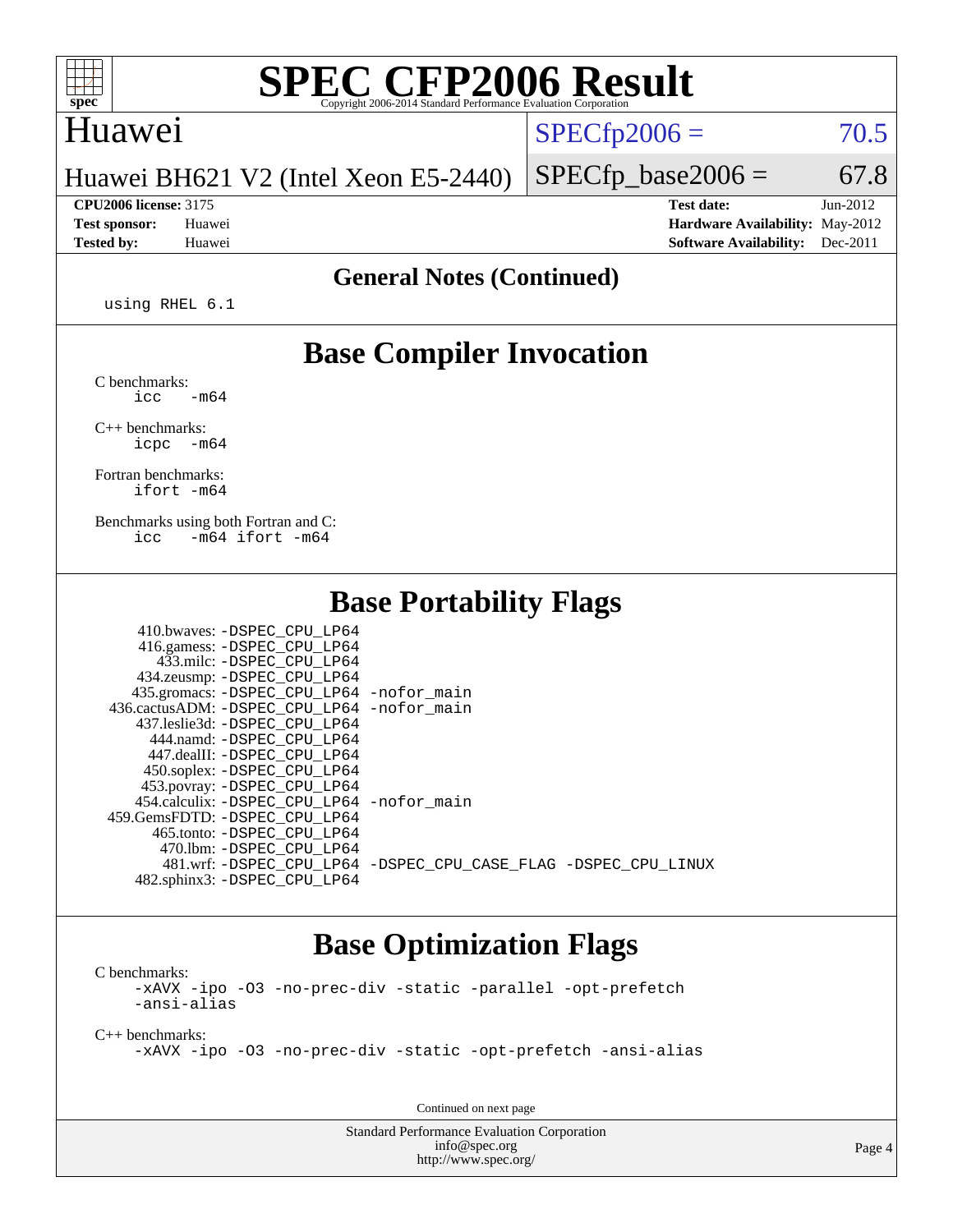

#### Huawei

 $SPECTp2006 = 70.5$ 

Huawei BH621 V2 (Intel Xeon E5-2440)

 $SPECfp\_base2006 = 67.8$ 

**[CPU2006 license:](http://www.spec.org/auto/cpu2006/Docs/result-fields.html#CPU2006license)** 3175 **[Test date:](http://www.spec.org/auto/cpu2006/Docs/result-fields.html#Testdate)** Jun-2012 **[Test sponsor:](http://www.spec.org/auto/cpu2006/Docs/result-fields.html#Testsponsor)** Huawei **[Hardware Availability:](http://www.spec.org/auto/cpu2006/Docs/result-fields.html#HardwareAvailability)** May-2012 **[Tested by:](http://www.spec.org/auto/cpu2006/Docs/result-fields.html#Testedby)** Huawei **[Software Availability:](http://www.spec.org/auto/cpu2006/Docs/result-fields.html#SoftwareAvailability)** Dec-2011

## **[Base Optimization Flags \(Continued\)](http://www.spec.org/auto/cpu2006/Docs/result-fields.html#BaseOptimizationFlags)**

[Fortran benchmarks](http://www.spec.org/auto/cpu2006/Docs/result-fields.html#Fortranbenchmarks):

[-xAVX](http://www.spec.org/cpu2006/results/res2012q3/cpu2006-20120629-23277.flags.html#user_FCbase_f-xAVX) [-ipo](http://www.spec.org/cpu2006/results/res2012q3/cpu2006-20120629-23277.flags.html#user_FCbase_f-ipo) [-O3](http://www.spec.org/cpu2006/results/res2012q3/cpu2006-20120629-23277.flags.html#user_FCbase_f-O3) [-no-prec-div](http://www.spec.org/cpu2006/results/res2012q3/cpu2006-20120629-23277.flags.html#user_FCbase_f-no-prec-div) [-static](http://www.spec.org/cpu2006/results/res2012q3/cpu2006-20120629-23277.flags.html#user_FCbase_f-static) [-parallel](http://www.spec.org/cpu2006/results/res2012q3/cpu2006-20120629-23277.flags.html#user_FCbase_f-parallel) [-opt-prefetch](http://www.spec.org/cpu2006/results/res2012q3/cpu2006-20120629-23277.flags.html#user_FCbase_f-opt-prefetch)

[Benchmarks using both Fortran and C](http://www.spec.org/auto/cpu2006/Docs/result-fields.html#BenchmarksusingbothFortranandC):

[-xAVX](http://www.spec.org/cpu2006/results/res2012q3/cpu2006-20120629-23277.flags.html#user_CC_FCbase_f-xAVX) [-ipo](http://www.spec.org/cpu2006/results/res2012q3/cpu2006-20120629-23277.flags.html#user_CC_FCbase_f-ipo) [-O3](http://www.spec.org/cpu2006/results/res2012q3/cpu2006-20120629-23277.flags.html#user_CC_FCbase_f-O3) [-no-prec-div](http://www.spec.org/cpu2006/results/res2012q3/cpu2006-20120629-23277.flags.html#user_CC_FCbase_f-no-prec-div) [-static](http://www.spec.org/cpu2006/results/res2012q3/cpu2006-20120629-23277.flags.html#user_CC_FCbase_f-static) [-parallel](http://www.spec.org/cpu2006/results/res2012q3/cpu2006-20120629-23277.flags.html#user_CC_FCbase_f-parallel) [-opt-prefetch](http://www.spec.org/cpu2006/results/res2012q3/cpu2006-20120629-23277.flags.html#user_CC_FCbase_f-opt-prefetch) [-ansi-alias](http://www.spec.org/cpu2006/results/res2012q3/cpu2006-20120629-23277.flags.html#user_CC_FCbase_f-ansi-alias)

**[Peak Compiler Invocation](http://www.spec.org/auto/cpu2006/Docs/result-fields.html#PeakCompilerInvocation)**

[C benchmarks](http://www.spec.org/auto/cpu2006/Docs/result-fields.html#Cbenchmarks):  $\text{icc}$  -m64

[C++ benchmarks:](http://www.spec.org/auto/cpu2006/Docs/result-fields.html#CXXbenchmarks) [icpc -m64](http://www.spec.org/cpu2006/results/res2012q3/cpu2006-20120629-23277.flags.html#user_CXXpeak_intel_icpc_64bit_bedb90c1146cab66620883ef4f41a67e)

[Fortran benchmarks](http://www.spec.org/auto/cpu2006/Docs/result-fields.html#Fortranbenchmarks): [ifort -m64](http://www.spec.org/cpu2006/results/res2012q3/cpu2006-20120629-23277.flags.html#user_FCpeak_intel_ifort_64bit_ee9d0fb25645d0210d97eb0527dcc06e)

[Benchmarks using both Fortran and C](http://www.spec.org/auto/cpu2006/Docs/result-fields.html#BenchmarksusingbothFortranandC): [icc -m64](http://www.spec.org/cpu2006/results/res2012q3/cpu2006-20120629-23277.flags.html#user_CC_FCpeak_intel_icc_64bit_0b7121f5ab7cfabee23d88897260401c) [ifort -m64](http://www.spec.org/cpu2006/results/res2012q3/cpu2006-20120629-23277.flags.html#user_CC_FCpeak_intel_ifort_64bit_ee9d0fb25645d0210d97eb0527dcc06e)

## **[Peak Portability Flags](http://www.spec.org/auto/cpu2006/Docs/result-fields.html#PeakPortabilityFlags)**

Same as Base Portability Flags

## **[Peak Optimization Flags](http://www.spec.org/auto/cpu2006/Docs/result-fields.html#PeakOptimizationFlags)**

[C benchmarks](http://www.spec.org/auto/cpu2006/Docs/result-fields.html#Cbenchmarks):

 433.milc: [-xAVX](http://www.spec.org/cpu2006/results/res2012q3/cpu2006-20120629-23277.flags.html#user_peakPASS2_CFLAGSPASS2_LDFLAGS433_milc_f-xAVX)(pass 2) [-prof-gen](http://www.spec.org/cpu2006/results/res2012q3/cpu2006-20120629-23277.flags.html#user_peakPASS1_CFLAGSPASS1_LDFLAGS433_milc_prof_gen_e43856698f6ca7b7e442dfd80e94a8fc)(pass 1) [-ipo](http://www.spec.org/cpu2006/results/res2012q3/cpu2006-20120629-23277.flags.html#user_peakPASS2_CFLAGSPASS2_LDFLAGS433_milc_f-ipo)(pass 2) [-O3](http://www.spec.org/cpu2006/results/res2012q3/cpu2006-20120629-23277.flags.html#user_peakPASS2_CFLAGSPASS2_LDFLAGS433_milc_f-O3)(pass 2) [-no-prec-div](http://www.spec.org/cpu2006/results/res2012q3/cpu2006-20120629-23277.flags.html#user_peakPASS2_CFLAGSPASS2_LDFLAGS433_milc_f-no-prec-div)(pass 2) [-prof-use](http://www.spec.org/cpu2006/results/res2012q3/cpu2006-20120629-23277.flags.html#user_peakPASS2_CFLAGSPASS2_LDFLAGS433_milc_prof_use_bccf7792157ff70d64e32fe3e1250b55)(pass 2) [-static](http://www.spec.org/cpu2006/results/res2012q3/cpu2006-20120629-23277.flags.html#user_peakOPTIMIZE433_milc_f-static) [-auto-ilp32](http://www.spec.org/cpu2006/results/res2012q3/cpu2006-20120629-23277.flags.html#user_peakCOPTIMIZE433_milc_f-auto-ilp32) [-ansi-alias](http://www.spec.org/cpu2006/results/res2012q3/cpu2006-20120629-23277.flags.html#user_peakCOPTIMIZE433_milc_f-ansi-alias)

 $470.$ lbm: basepeak = yes

 482.sphinx3: [-xAVX](http://www.spec.org/cpu2006/results/res2012q3/cpu2006-20120629-23277.flags.html#user_peakOPTIMIZE482_sphinx3_f-xAVX) [-ipo](http://www.spec.org/cpu2006/results/res2012q3/cpu2006-20120629-23277.flags.html#user_peakOPTIMIZE482_sphinx3_f-ipo) [-O3](http://www.spec.org/cpu2006/results/res2012q3/cpu2006-20120629-23277.flags.html#user_peakOPTIMIZE482_sphinx3_f-O3) [-no-prec-div](http://www.spec.org/cpu2006/results/res2012q3/cpu2006-20120629-23277.flags.html#user_peakOPTIMIZE482_sphinx3_f-no-prec-div) [-unroll2](http://www.spec.org/cpu2006/results/res2012q3/cpu2006-20120629-23277.flags.html#user_peakCOPTIMIZE482_sphinx3_f-unroll_784dae83bebfb236979b41d2422d7ec2) [-ansi-alias](http://www.spec.org/cpu2006/results/res2012q3/cpu2006-20120629-23277.flags.html#user_peakCOPTIMIZE482_sphinx3_f-ansi-alias) [-parallel](http://www.spec.org/cpu2006/results/res2012q3/cpu2006-20120629-23277.flags.html#user_peakCOPTIMIZE482_sphinx3_f-parallel)

[C++ benchmarks:](http://www.spec.org/auto/cpu2006/Docs/result-fields.html#CXXbenchmarks)

```
 444.namd: -xAVX(pass 2) -prof-gen(pass 1) -ipo(pass 2) -O3(pass 2)
         -no-prec-div(pass 2) -prof-use(pass 2) -fno-alias
         -auto-ilp32
```
Continued on next page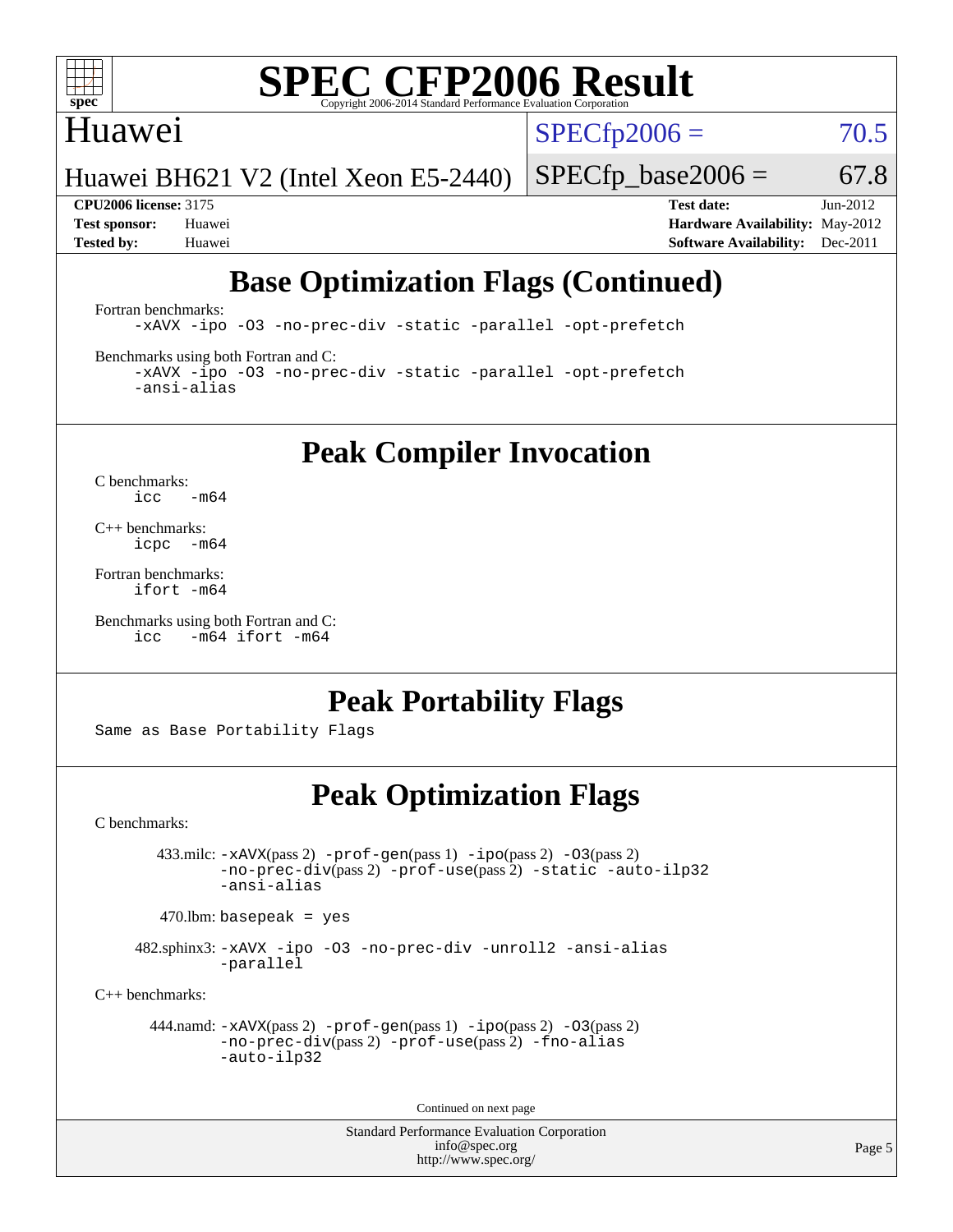

Huawei

 $SPECfp2006 = 70.5$  $SPECfp2006 = 70.5$ 

Huawei BH621 V2 (Intel Xeon E5-2440)

 $SPECTp\_base2006 = 67.8$ 

**[CPU2006 license:](http://www.spec.org/auto/cpu2006/Docs/result-fields.html#CPU2006license)** 3175 **[Test date:](http://www.spec.org/auto/cpu2006/Docs/result-fields.html#Testdate)** Jun-2012 **[Test sponsor:](http://www.spec.org/auto/cpu2006/Docs/result-fields.html#Testsponsor)** Huawei **[Hardware Availability:](http://www.spec.org/auto/cpu2006/Docs/result-fields.html#HardwareAvailability)** May-2012 **[Tested by:](http://www.spec.org/auto/cpu2006/Docs/result-fields.html#Testedby)** Huawei **[Software Availability:](http://www.spec.org/auto/cpu2006/Docs/result-fields.html#SoftwareAvailability)** Dec-2011

## **[Peak Optimization Flags \(Continued\)](http://www.spec.org/auto/cpu2006/Docs/result-fields.html#PeakOptimizationFlags)**

```
 447.dealII: basepeak = yes
          450.soplex: basepeak = yes
        453.povray: -xAVX(pass 2) -prof-gen(pass 1) -ipo(pass 2) -03(pass 2)
                   -no-prec-div(pass 2) -prof-use(pass 2) -unroll4 -ansi-alias
   Fortran benchmarks: 
         410.bwaves: -xAVX -ipo -O3 -no-prec-div -opt-prefetch -parallel
                   -static
         416.gamess: -xAVX(pass 2) -prof-gen(pass 1) -ipo(pass 2) -O3(pass 2)
                   -no-prec-div(pass 2) -prof-use(pass 2) -unroll2
                  -inline-level=0 -scalar-rep- -static
         434.zeusmp: basepeak = yes
         437.leslie3d: basepeak = yes
     459.GemsFDTD: -xAVX(pass 2) -prof-gen(pass 1) -ipo(pass 2) -O3(pass 2)
                  -no-prec-div(pass 2) -prof-use(pass 2) -unroll2
                  -inline-level=0 -opt-prefetch -parallel
          465.tonto: -xAVX(pass 2) -prof-gen(pass 1) -po(pass 2) -03(pass 2)
                   -no-prec-div(pass 2) -prof-use(pass 2) -inline-calloc
                   -opt-malloc-options=3-auto-unroll4
   Benchmarks using both Fortran and C: 
        435.gromacs: basepeak = yes
    436.cactusADM:basepeak = yes 454.calculix: -xAVX -ipo -O3 -no-prec-div -auto-ilp32 -ansi-alias
           481.wrf: basepeak = yes
                        The flags files that were used to format this result can be browsed at
http://www.spec.org/cpu2006/flags/Intel-ic12.1-official-linux64.20120425.html
http://www.spec.org/cpu2006/flags/Huawei-Platform-Settings-revE.20120703.html
                            You can also download the XML flags sources by saving the following links:
```
<http://www.spec.org/cpu2006/flags/Intel-ic12.1-official-linux64.20120425.xml> <http://www.spec.org/cpu2006/flags/Huawei-Platform-Settings-revE.20120703.xml>